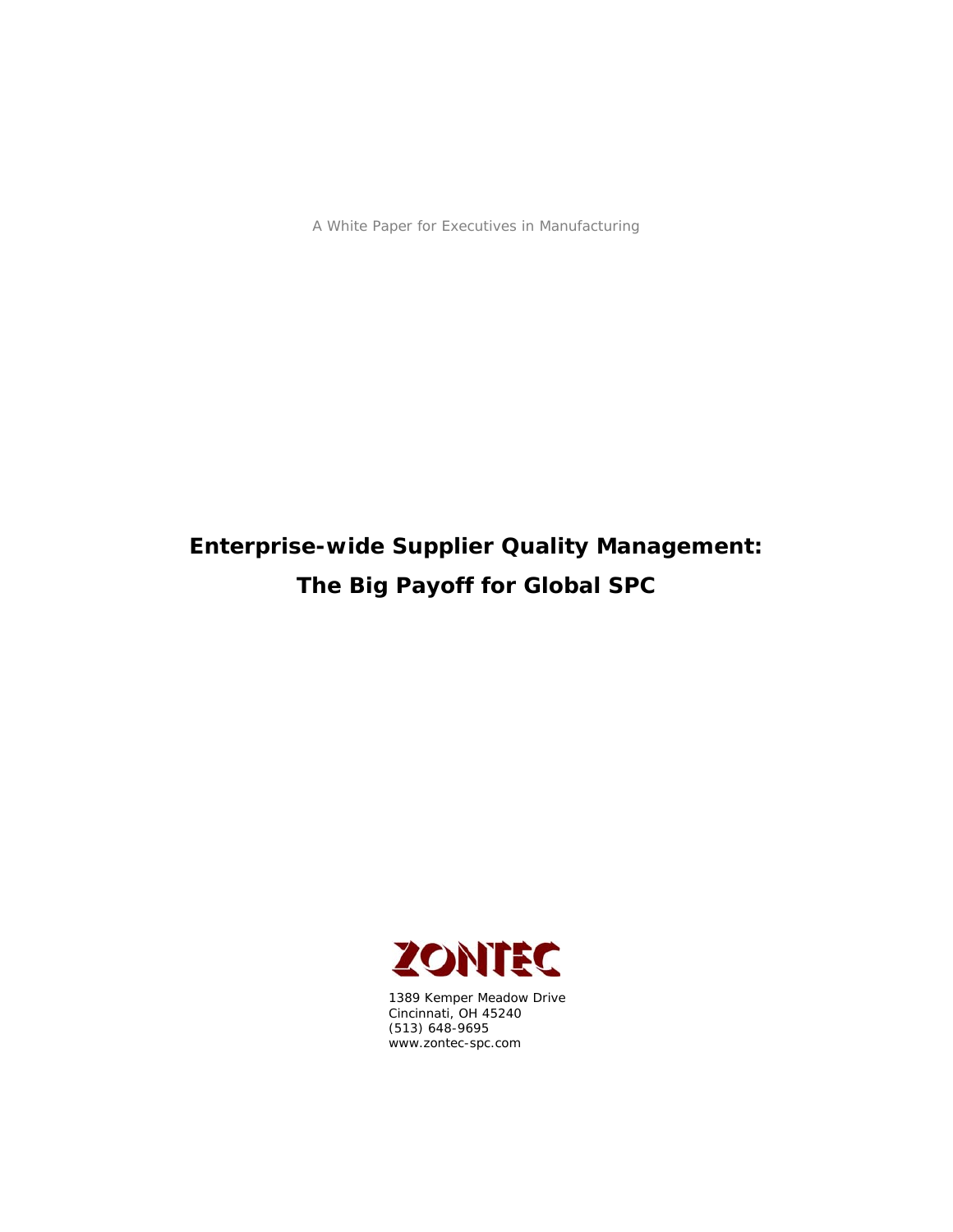## **Enterprise-wide Supplier Quality Management: The Big Payoff for Global SPC**

The convergence of a wide range of global influences is having a profound effect on currentday quality in manufacturing. Today's operational strategies must take into account business cycles, risk-based management, logistics, workflows, outsourcing, regulatory issues, product development, corporate mergers and acquisitions. In this ever-changing economy it is imperative that companies compete more effectively on two fronts: by reducing costs and emphasizing quality. Manufacturers with diverse supply chains must focus on broadening the scope of quality by implementing more standardized, flexible and responsive tools to measure and manage the business. Whether it's aerospace, automotive, chemicals, electronics, food processing, or packaging, no industry should consider themselves exempt from the effect of modern globalization on quality.

There was a time when most processes were site-driven. However, decentralized quality practices at individual production sites are no longer sufficient to support a globally oriented enterprise. Experts estimate that companies lose up to 20 percent of revenues due to inefficient processes. Today, economic growth depends upon the power of centralized management through collaborating, interconnected, and integrated processes. Customers must unite internal production staff, corporate personnel, OEMs, subcontractors, material vendors, alliance partners and even automated systems into a single and performancedriven improvement team.

#### **Knowledge-sharing and communication is key**

Customers need to take the lead in sharing knowledge and techniques that ensure uniform quality practices throughout the supply chain. If compliance standards and boundaries for acceptability aren't clearly communicated to suppliers, it is no wonder that the process fails to meet engineering requirements, profit targets and consumer expectations.

According to 2007 research published by Aberdeen Group, statistical process control (SPC) is still one of the most widely adopted techniques for ensuring product quality. SPC involves monitoring a process, detecting and addressing problems before they can be passed on to the next phase of the process. It can quickly change a corporate culture from an "inspect

1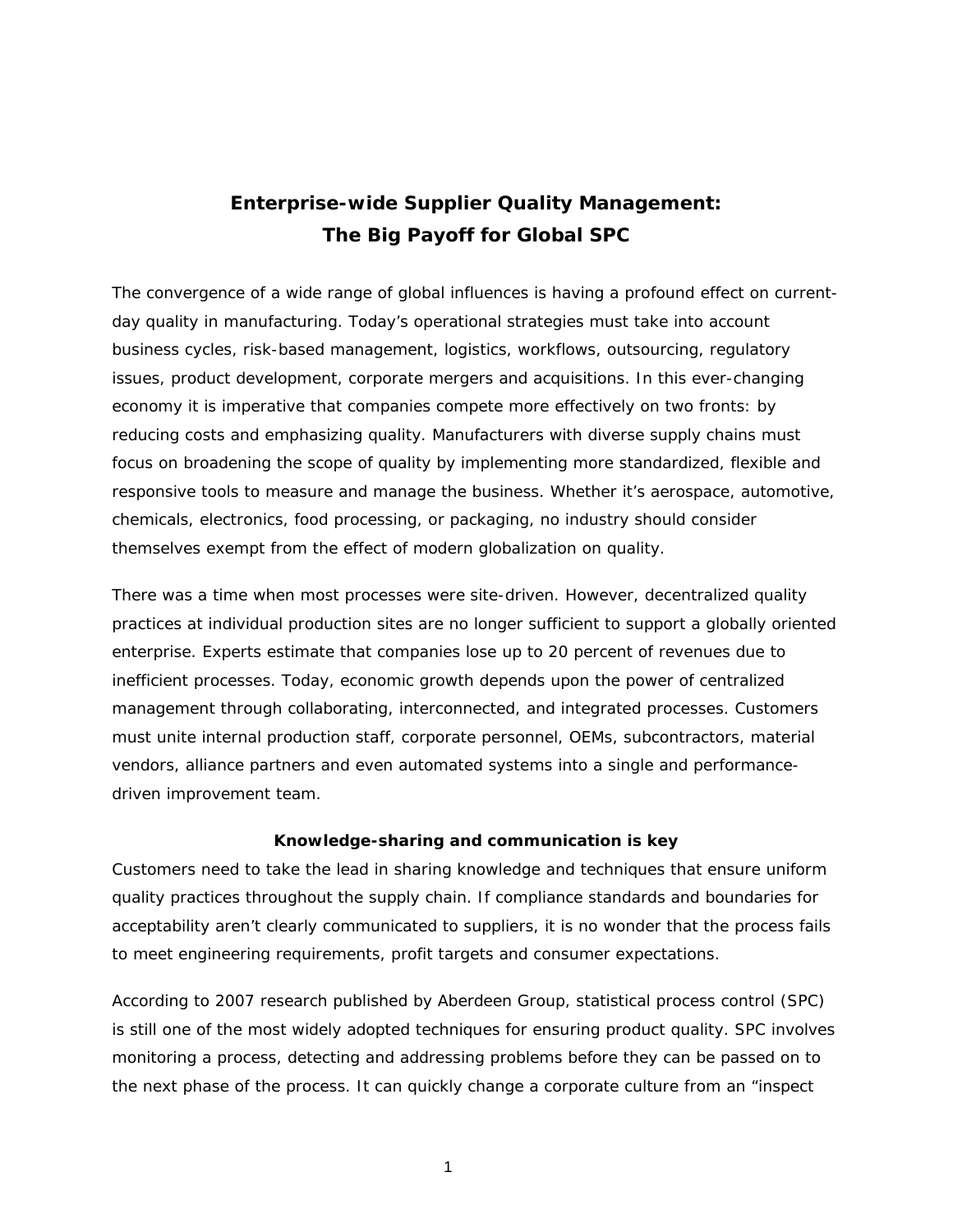and reject" mentality to a much more cost-effective "predict and prevent" strategy. By encouraging suppliers to build in quality during production, SPC increases yields, reduces spoilage, minimizes the negative impact of rework on productivity and promises more profitable brands.

During the late 1990s, some technology vendors jumped on the Web bandwagon and began converting their SPC software systems to browser-based architectures to take advantage of the remote connectivity opportunities of the Internet. Unfortunately, the Web had not sufficiently matured to support the complex requirements of real-time, interactive statistical process control. Thus, many "Web-enabled" quality systems to this day provide little more than a superficial viewing of data over static Web pages. Their programs simply do not take advantage of a cooperating and collaborating global software model.

Shortly thereafter, the advent of Microsoft's .NET™ application development platform ushered in a better foundation for building the next generation of software systems that gather information from and interact seamlessly with a wide variety of Web-based services, remote users, traditional Windows<sup>®</sup> networks and SQL databases. Therefore, the underlying technology to support cross-platform computing became a reality.

This superior type of SPC application is not just concerned with the reporting of process conditions. It becomes a complete collaboration tool, enabling any computer user, anywhere in the world to collect data, monitor process status, contribute to the quality function, exchange information with others, manage the process and make business decisions based on real-time production data within a secure, reliable computing environment. It is the cohesive element for implementing a results-oriented global quality initiative.

#### **The first pure .NET SPC design**

Zontec, which began developing SPC software for personal computers a quarter-century ago, seized the opportunity and became the first SPC software vendor to fully embrace the connectivity, performance and security features of .NET technology. To Zontec, .NET represents the long-term future of enterprise software development, and establishes the blueprint for functionally rich on-demand applications.

A highly scalable solution, Zontec's Synergy 3000™ SPC software gives customers the choice of establishing the most appropriate combination of Windows and Web users to address process consistency and cost containment. In doing so, customers maintain total control over both their internal processes and those of their suppliers. Central configuration

2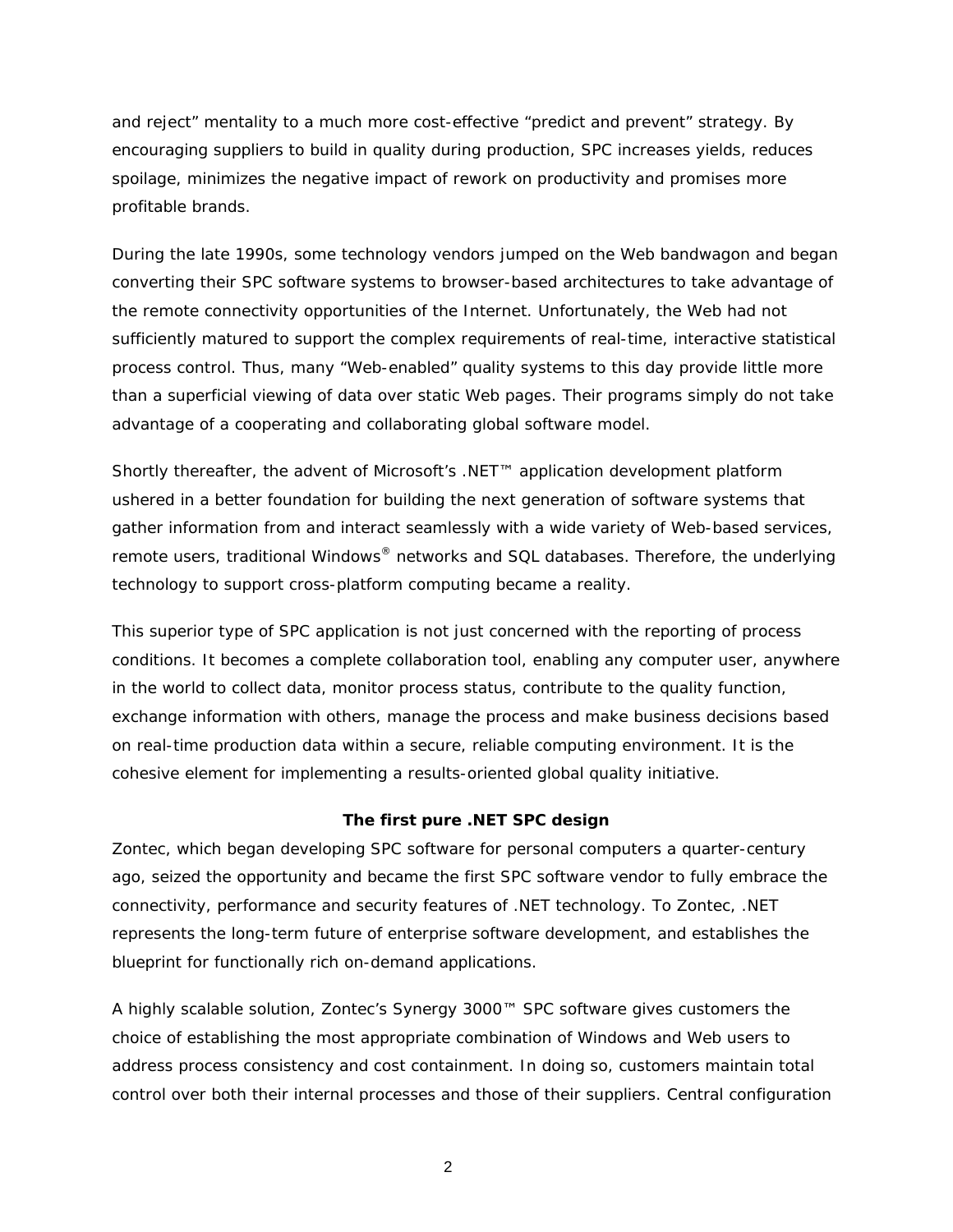and on-going data management is carried out at the customer's own data center, minimizing IT involvement at each supplier facility and freeing suppliers of inconsistencies in data management, reporting and security. Because the centralized data warehouse serves as host to individual SQL databases for each supplier or specific process, the customer assumes responsibility for securing supplier data and protecting it from unauthorized access. At the same time, customers can draw comparative analyses or generate on-going performance assessments as the need arises. It delivers the consistent, global view of quality for a competitive advantage.



The Synergy 3000 Web platform far surpasses existing SPC systems that limit themselves to mere process monitoring and publishing data to the Web. The Synergy 3000 Web Operator application enables customers to manage remote processes and maintain audit trails as effectively as they would for their on-site production. It provides a universal framework for customers to convey specifications and requirements to their suppliers, implement consistent data collection procedures, help them to spot trends and quickly identify quality issues before defective products are manufactured and shipped.

#### **Another first: SPC data collection via the Web**

For the first time in any SPC program, suppliers can log onto the customer's Web server and perform data collection via powerfully secure, bi-directional, high-speed Internet connections. There can be no question regarding conformance and acceptability as Web Operators receive process feedback via intuitive, traffic lightinspired status flags and data points on

| SYNERGY"<br>3000 Web Operator         |                                      |         |      |            |       |       |                 |       |         |       |            |          |        |   |
|---------------------------------------|--------------------------------------|---------|------|------------|-------|-------|-----------------|-------|---------|-------|------------|----------|--------|---|
| Data Table Spreadsheet                | Data Table Name: Part No. 246 Length |         |      |            |       |       |                 |       |         |       |            |          |        |   |
| View Data Table Document              |                                      | Lot No. | 102  | <b>IDS</b> | Obi1  | Obc2  | Ob <sub>5</sub> | NOTE1 | Average | Raspe | Date:      | Time     | Status |   |
| (rd)                                  | 64                                   | Sel11   |      |            | 27    | 2.6   | 2.5             |       | 2.6     | 0.2   | 03/19/2008 | 151711   |        | 픠 |
| $\sqrt{2}$<br><b>Start Sangle</b>     | 65                                   |         |      |            | 2.778 | 2.778 | 2.778           |       | 1.778   | o     | 03/19/2008 | 191806   |        |   |
|                                       | 66                                   |         |      |            | 2.813 | 2.977 | 2345            |       | 2.512   | 0.488 | 03/19/2008 | 15:20:01 |        |   |
| $\overline{343}$<br><b>End Sample</b> | 67                                   | Leel12  |      |            | 2814  | 2.821 | 232             |       | 2.818   | 0.007 | 03/20/2008 | 13:20:45 |        |   |
|                                       | 68                                   | Let 234 |      |            | 2809  | 2.838 | 2841            |       | 2827    | 0.032 | 03/23/2008 | 161446   |        |   |
| <b>Ras Chart</b>                      | 69                                   | Lat 234 |      |            | 2.799 | 2.815 | 2834            |       | 2.813   | 0.025 | 03/21/2008 | 16:15:20 |        |   |
|                                       | 70                                   | Lot 234 |      |            | 2.789 | 2.814 | 2.656           |       | 2.843   | 0.095 | 03/21/2008 | 161601   |        |   |
| <b>Variable Clunt</b>                 | 71                                   |         |      |            | 1.976 | 2.015 | 2006            |       | 1.999   | 0.039 | 03/21/2008 | 161657   |        |   |
| Andrets Chart                         | $\tau_2$                             |         |      |            | 2.154 | 2.214 | 2.175           |       | 2.181   | 0.06  | 03/21/2008 | 161818   |        |   |
|                                       | 73                                   | Lot 234 |      |            | 2.123 | 2.358 | 2.88            |       | 2.387   | 0.557 | 03/23/2008 | 105551   |        |   |
| Horizontal Hotogram Chart             | 74                                   |         |      |            | 2.156 | 2.215 | 2.81            |       | 2.407   | 0.694 | 04/01/2008 | 14:22:23 |        |   |
|                                       | 75                                   |         |      |            | 2.153 | 2.016 | 2.174           |       | 2.114   | 0.158 | 04/01/2008 | 14:23:19 |        |   |
| Vertical Histogram Chart              | 76                                   |         |      |            | 2.155 | 2.015 | 2.007           |       | 2.06    | 0.151 | 04/01/2008 | 14:24:11 |        |   |
| Calculated Capability Chart (N)       | 77                                   | Let 554 |      |            | 2154  | 2.222 | 2345            |       | 2.24    | 0.191 | 84/01/2008 | 155613   |        |   |
|                                       | 71                                   |         |      |            | 2355  | 2.214 | 2.168           |       | 2.179   | 0.059 | 04/02/2008 | 09.39.56 |        |   |
| Calculated Capability Chart (n-       | 79                                   |         |      |            | 2115  | 2.145 | 2354            |       | 2,205   | 0.239 | 04/02/2008 | 09:42:10 |        |   |
| ь                                     | ti)                                  |         |      |            | 2.116 | 2.14  | 2.254           |       | 2.17    | 0.138 | 04/01/2009 | 10:22:16 |        |   |
|                                       | $\mathbb{R}$                         | Let 345 | M102 | JKL.       | 2345  | 2.164 | 2.156           |       | 2155    | 0.019 | 04/03/2008 | 164701   |        |   |
| Entmated Capability Chart             | $\dot{x}$                            | Lot 345 | M102 | <b>IKI</b> | 2.154 | 2.144 | 2.154           |       | 2.151   | 0.01  | 04/03/2008 | 16.59.10 |        |   |
| Estimated Capability Chart            | 83<br>84                             | Lot 345 | M102 | <b>IKL</b> | 2.231 | 2.189 | 2.145           |       | 2188    | 0.086 | 04/03/2008 | 17:00:10 |        | 대 |
| (Calculated Range)                    | <b>And</b>                           |         |      |            |       |       |                 |       |         |       |            |          |        |   |

**Web Operator Data Collection Screen**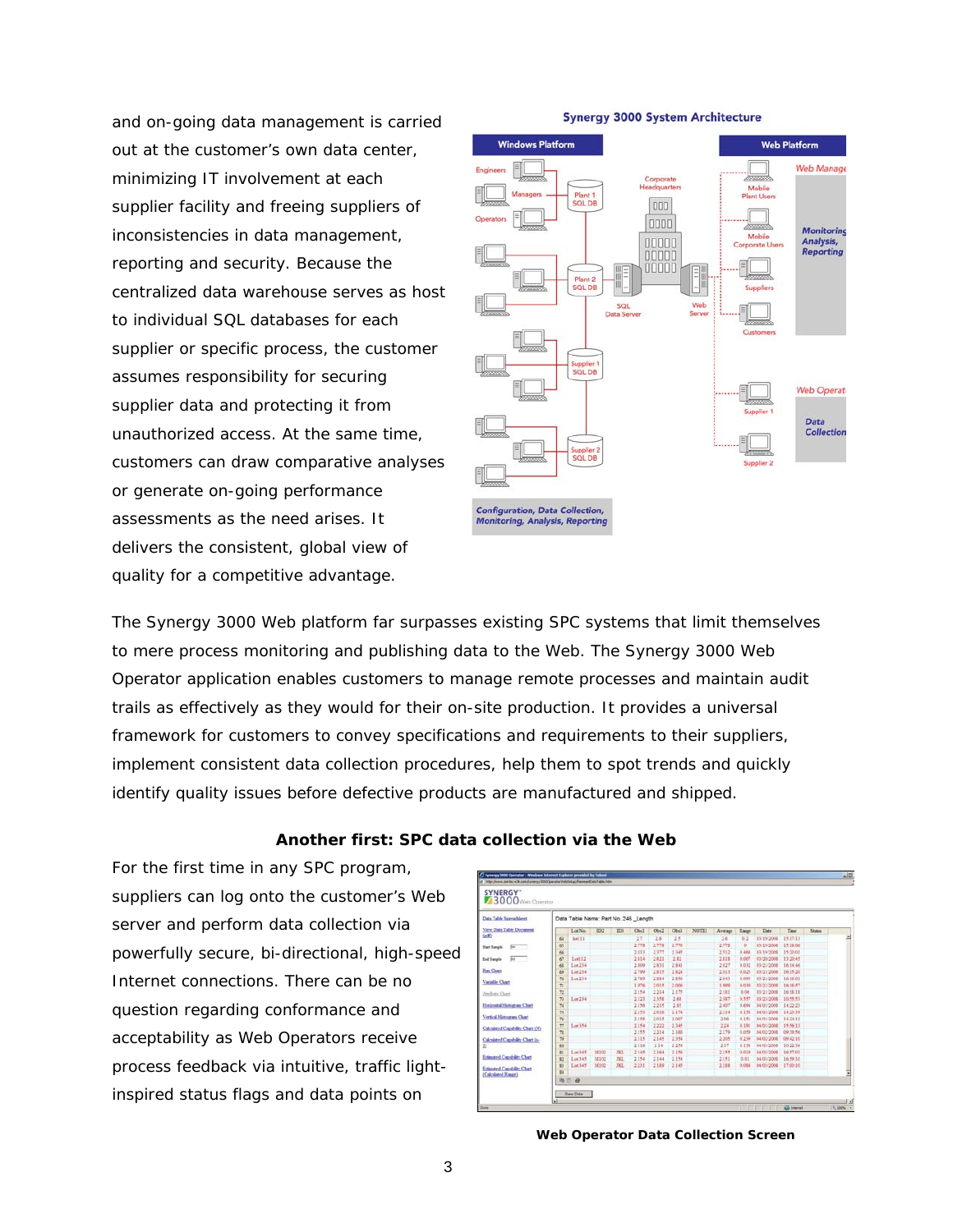control charts and pre-control (run) charts. Notes documenting causes and corrective actions are incorporated into the data collection process to ensure full accountability. Furthermore, the system can be configured to automatically trigger e-mail alerts and cellphone text messages to designated customer and supplier contacts when out-of-control conditions occur, enhancing the system as a worldwide troubleshooting resource.

Users often need access to standard operating procedures, instructional guides engineering drawings and contract specifications during production runs. The Zontec global quality management system accommodates ready reference to documents directly within the application, eliminating paper records and version conflicts. Most importantly, the information is maintained and controlled by the customer within the centralized database.



**Web Operator Charting Option** 

In the end, the Web Operator application serves as an essential technology for strengthening customer-supplier relationships and building the globally based continuous improvement team.

### **Transcending conventional technological boundaries**

A second, complementary browser application, the Synergy 3000 Web Manager has been designed for remote users, mobile employees and telecommuters. Synergy 3000 Web Manager users can help themselves to the data they require for analysis or reporting without supplier intervention. Information is presented in dashboard view for at-aglance comprehension of every process condition anywhere in the world despite international boundaries, cultural

|                |                                     |                  | 3 Synergy3000 Manager - Microsoft Internet Explorer                                                                                       |           |                |   |                |                   |        |     |                       | ж                          |  |
|----------------|-------------------------------------|------------------|-------------------------------------------------------------------------------------------------------------------------------------------|-----------|----------------|---|----------------|-------------------|--------|-----|-----------------------|----------------------------|--|
|                | File Edit View Favorites Tools Help |                  |                                                                                                                                           |           |                |   |                |                   |        |     |                       |                            |  |
|                |                                     |                  | <b>O</b> Back ・ ○ ■ 日 △ P Search ☆ Favorites ④ △ ● 回 · ■ 3<br>Address (g) http://www.zontec-s3k.com/Synergy3000Web/framesetDataHaster.htm |           |                |   |                |                   |        |     |                       | - 2 Go 1883 <sup>*</sup> 6 |  |
|                | SYNERGY"                            |                  |                                                                                                                                           |           |                |   |                |                   |        |     |                       |                            |  |
|                | 3000 Web Manager                    |                  |                                                                                                                                           |           |                |   |                |                   |        |     |                       |                            |  |
|                | Select a Data Master:               |                  | Master list No. 2                                                                                                                         |           |                |   |                | l,                | $\sim$ |     | Update Guide   Logout |                            |  |
|                |                                     |                  |                                                                                                                                           |           |                |   |                |                   |        |     |                       |                            |  |
| Report.        | Select Report Type                  |                  |                                                                                                                                           |           |                |   |                |                   |        |     |                       |                            |  |
|                |                                     |                  |                                                                                                                                           |           |                |   |                | Management Report |        |     | Select Report Type    | ×                          |  |
|                | Log Report                          | Message          | Data Bank Name                                                                                                                            | 1         | $\overline{2}$ | 3 | $\overline{4}$ | 5                 |        | 6/7 |                       |                            |  |
| I.             | ▣                                   | 32               | Part #12345 for TRW                                                                                                                       |           |                |   |                |                   |        |     |                       |                            |  |
| $\overline{2}$ | 固                                   | S.               | Part No. 246 for GM                                                                                                                       |           |                |   |                |                   |        |     |                       |                            |  |
| 3              | 圍                                   | 55               | Ford Verification.                                                                                                                        | о         |                |   |                |                   |        |     |                       |                            |  |
| $\ddot{\bf 4}$ | 囩                                   | $\sim$           | <b>Breakfast Bars Extruder 1</b>                                                                                                          |           |                |   |                |                   |        |     |                       |                            |  |
| 5              | 囩                                   | $\Delta \vec{J}$ | Breakfast Bars Extruder 2                                                                                                                 |           |                |   |                |                   |        |     |                       |                            |  |
| 6              | 圍                                   | $\mathbb{R}$     | Defects Product A B C                                                                                                                     | $\bullet$ |                |   |                |                   |        |     |                       |                            |  |
| 7              | 圔                                   | 図                | Part No. 246 for Toyota                                                                                                                   |           |                |   |                |                   |        |     |                       |                            |  |
| 8              | 固                                   | $\Box$           | 408P84                                                                                                                                    | о         | п              | ы |                |                   |        |     |                       |                            |  |
| 9              | 固                                   | o                | 180725-N                                                                                                                                  |           |                |   |                | 000000            |        |     |                       |                            |  |
|                |                                     |                  |                                                                                                                                           |           |                |   |                |                   |        |     |                       |                            |  |
| <b>I</b> Done  |                                     |                  |                                                                                                                                           |           |                |   |                |                   |        |     |                       | C Internet                 |  |

**Web Manager Monitoring Dashboard** 

differences and time zones. If more detailed data is desired, Web Managers can call up the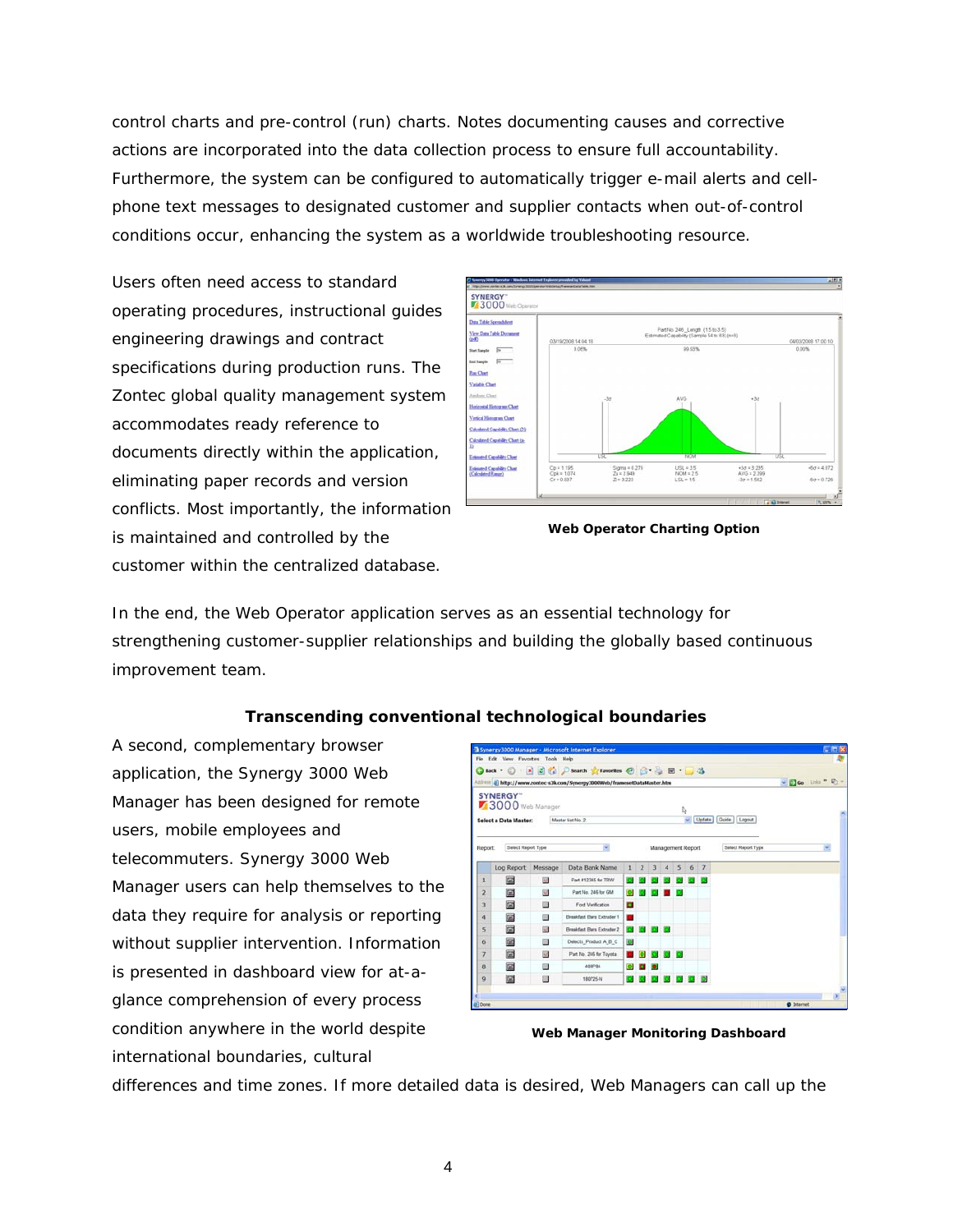actual data spreadsheets or the event log to zoom in on individual observations, samples, traceability tags or adjustments made during production. Charting capabilities are available to quickly convert the tabular data into a graphic representation of process progression. A full array of summary, reject, Cp/Cpk reports, as well as a Certificate of Analysis can be generated within the Web Manager application.

The Web Manager application empowers organizations to confirm the adherence to procedures and the quality of shipments prior to delivery. In most cases, when the product arrives at the customer location, incoming inspections can be reduced or even eliminated using the dynamic monitoring and reporting capabilities in Synergy 3000. And for companies committed to Six Sigma initiatives,



**Web Manager Control Chart View** 

Synergy 3000 becomes a strategic decision support tool for blending together the desired objectives relating to product quality, cost reduction, continuous improvement and consumer satisfaction.

Not all SPC activities are conducive to Web deployment, however. It is on traditional Windows networks where the real high performance, industrial automation and advanced quality improvement techniques lie. Consequently, Windows will continue to be the "workhorse" technology behind corporate production-floor networks and assembly operations for the foreseeable future. And Windows servers will still connect to plant-side SQL databases for transaction processing. Synergy 3000 tightly integrates both Windows plant-side



#### **Where does Windows fit in?**

**Synergy 3000 Engineer Level in Windows** 

users and remote Web-connected users to support the concept of cooperative quality teams. On the Windows platform, Synergy 3000 takes a more extended four-level